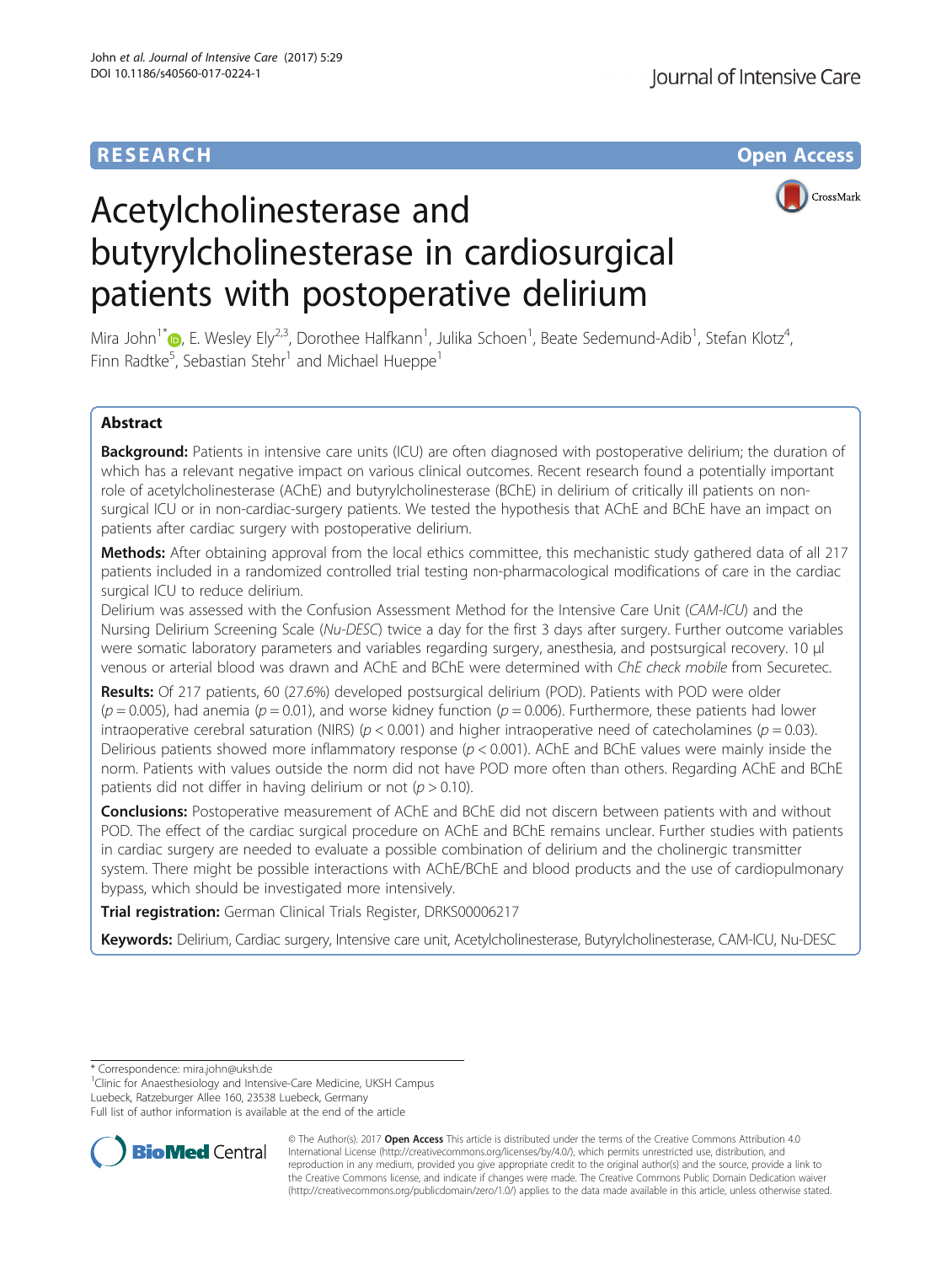## Background

The definition of delirium according to DSM-5 criteria includes a transient and serious disturbance in attention and cognition and the development over a short period of time. The symptoms tend to fluctuate during the day and cannot be explained by a pre-existing neurocognitive disorder [[1\]](#page-8-0).

Delirium is a complex symptom which is very common in operative and non-operative disciplines in the course of hospital stay. The incidence is especially high among patients undergoing heart surgery [[2\]](#page-8-0). The incidence in this patient population has been described to be from 30 up to 80% [\[2](#page-8-0)–[4\]](#page-8-0).

The duration of delirium has a relevant negative impact on various clinical outcomes. Patients stay longer on the ICU, they suffer from more complications, are immobilized for a longer period of time, have a higher 6-months-mortality, and have long-term cognitive impairment [[3](#page-8-0)–[8\]](#page-8-0).

The causes for delirium are numerous. Intoxication, drugs, alcohol, hypoglycaemia, hypoxia, or anemia might lead to cognitive dysfunction. The pre-, intra-, and postoperative status of patients might also trigger symptoms of delirium. Especially, a pre-existing dementia, fluid loss, abnormal electrolyte concentrations, use of benzodiazepines, and hypotension belong to those trigger factors. Especially older patients tend to develop delirium more often. This might be a result of hearing impairment, changes of the environment, and a limited bladder- and bowl function; in particular, during stay in hospital [[9\]](#page-8-0).

Other hypotheses assume an influence of infection and stress (also postoperative stress) with a higher level of cytokines (IL-1, IL-6) and a higher level of cortisol inside the cerebrospinal fluid [[10, 11\]](#page-8-0).

In addition, neuronal metabolism and changes in transmitter interaction have been implicated to play a central role in delirium (e.g., acetylcholine and dopamine) [\[12](#page-8-0), [13\]](#page-8-0). Previous studies show that patients with preoperative lower levels of cholinesterase are postoperatively more often diagnosed with delirium [\[14\]](#page-8-0). Those patients might have a higher function of serumcholinesterase. Additionally, pilot studies show that the use of indirect parasympathomimetics (e.g., physostigmine) may reduce the severity of delirium [[15](#page-8-0)–[17](#page-8-0)]. Worek et al. found a procedure which provides a simple method for sensitive and precise determination of AChE in whole blood samples [\[18](#page-9-0)].

Due to recent studies that found a potentially important mechanistic role of acetylcholinesterase (AChE) and butyrylcholinesterase (BChE) in delirium of critically ill patients on non-surgical ICU or in non-cardiac surgery patients, the main focus of this paper was to examine AChE and BChE in patients after cardiac surgery and their association with postoperative delirium [[12, 14, 16](#page-8-0), [19\]](#page-9-0).

## **Methods**

## Study design

We designed a mechanistic study of data from all patients included in a randomized controlled trial. The two investigators were blinded against each other. The study was conducted after the positive vote of the local ethics committee and was registered in the German Register for Clinical Trials (German Clinical Trials Register: DRKS00006217). All patients gave informed consent to take part in this study.

## Patient population

Patients were enrolled from June 1st, 2014 until December 20th, 2014. All patients had an elective cardiosurgical procedure with a postoperative stay on the ICU.

Inclusion criteria: minimum age of 18 years, men and women were equally considered, command of the German language.

Exclusion criteria: missing consent, preoperative diagnosis of delirium (with CAM-ICU), psychiatric pre-diagnosis of schizophrenia, preoperative indications for cognitive dysfunction (abbreviated mental test < 7 points), RASS-Score < −2 for the current test, and neurological complications (e.g., media infarction).

#### Independent variable

The intervention itself was the study's independent variable and the assignment to control- or intervention group. Patients in the intervention group received special exercises for orientation: standardized acoustic, visual, olfactory, and tactile stimulation (see Table [1](#page-2-0)). The intervention was performed twice a day for the first 3 days after surgery.

## Dependent variable

### Delirium

Occurrence of postsurgical delirium (POD) was the dependent variable (i.e., the primary outcome variable), as measured using a combination of the Confusion Assessment Method for the Intensive Care Unit (CAM-ICU) [\[20\]](#page-9-0) and the Nursing Delirium Screening Scale (Nu-DESC) [\[21](#page-9-0), [22\]](#page-9-0) twice a day for the first 3 days after surgery (morning and late afternoon). Both screening tools were tested for ICU patients and show high sensitivity and specificity.

CAM-ICU was performed identically each time and inspired by the CAM-ICU worksheet. All four features were conducted (acute onset or fluctuating course, inattention, altered level of consciousness, disorganized thinking); the inattention was tested via the letters in the word ANANASBAUM, explained once at the beginning and in case of patients failing to squeeze on the letter "A" and when the patients squeezed on any letter other than "A" errors were counted.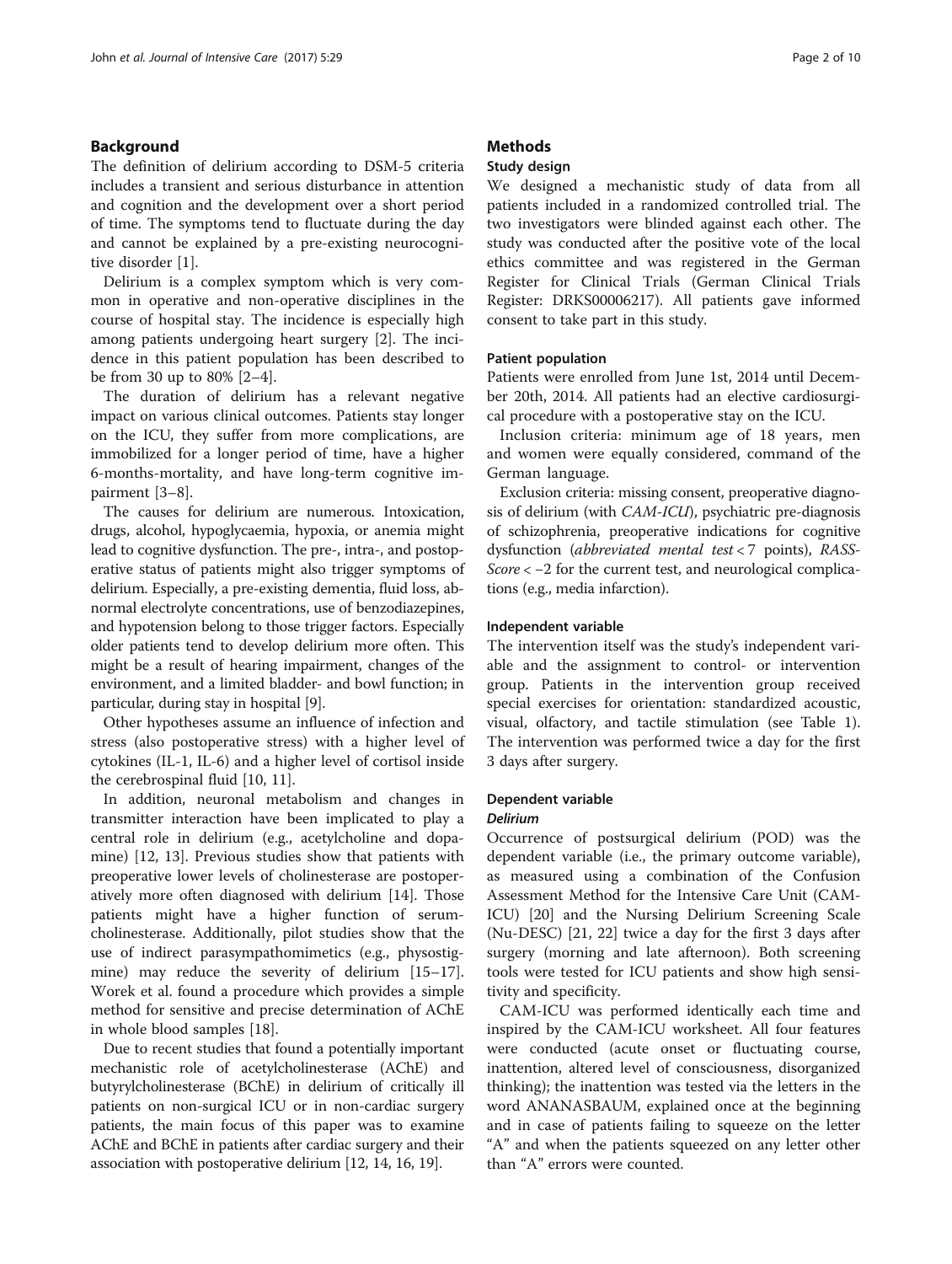<span id="page-2-0"></span>Table 1 Exercises for orientation

| Stimulation                 | Contents                                                                                                                                                 | Summary                                                                                      |  |  |  |
|-----------------------------|----------------------------------------------------------------------------------------------------------------------------------------------------------|----------------------------------------------------------------------------------------------|--|--|--|
| Acoustic/visual stimulation | Time of year, date, time of day, weather, place, reason<br>for stay, day of surgery/duration of stay<br>News of the day (newspaper article with picture) | Summary with pictures of temporal and local orientation                                      |  |  |  |
| Olfactory stimulation       | l emon<br>Peppermint<br>Orange                                                                                                                           | Summary with plants suitable to the smelling and view at<br>the items of tactile stimulation |  |  |  |
| Tactile stimulation         | Screw<br>Cotton pad<br>Sandpaper                                                                                                                         |                                                                                              |  |  |  |

Annotation: acoustic stimulation contained questions for the time of year, the date and time of day as well as the weather, place, reason, and duration of stay. Patients were corrected in case of false answer or supported in case of correct answers. The information was summarized by the investigator and was enhanced with suitable pictures. Afterwards patients got to read out a newspaper article. In the olfactory stimulation, patients got to smell three different smellings (lemon, peppermint, and orange).

The answers were corrected or supported and summarized with special pictures. The tactile stimulation in the end included a screw, cotton pad, and a sandpaper. The answers were corrected or supported, and patients could have a look at the items they felt before

Patients with a Richmond Agitation Sedation Scale  $(RASS) \le -2$  were excluded for the current testing. A positive delirium diagnoses was given if patients got a positive result in CAM-ICU and/or Nu-DESC at least once within the 3 days of measurement.

#### Cognitive dysfunction

For recognition of cognitive dysfunction, the abbreviated mental test (AMT) was performed once a day (in the evening) for the first 3 days after surgery. Especially for cardiosurgical patients the AMT is a very useful tool in detection for cognitive function.

#### Anxiety and pain

According to the current DAS-Guidelines (Guideline for Delirium management, Analgesia, Sedative medication on the ICU), patients were interviewed for anxiety and pain also twice a day for the first 3 days after surgery. It was assessed with the numeric rating scale (NRS; score:  $0 = no$  pain–10 = maximum pain). Pain was separated into resting pain and pain on movement.

#### Somatic laboratory parameters

Blood was drawn from each patient twice a day after each testing. All patients had a central venous catheter or an arterial catheter where 10 μl venous or arterial blood was taken out and used for determination of AChE and BChE. The measurement was performed immediately with *ChE check mobile* from Securetec [\[18](#page-9-0)]. The reference range is for AChE: 26.7–50.9 U/gHb and for BChE 2300–7000 U/L.

Furthermore, postoperative leukocytes, C-reactive protein (CRP), creatine kinase (CK), heart-enzymes (CK-MB), and creatinine were tested once every day in the normal laboratory control.

#### Preoperative variables

Patients were evaluated for psychological and cognitive function. After a written consent, patients received a 12-sided questionnaire with special questions about personal, the Hospital Anxiety and Depression Scale in a German version (HADS-D), the Pain Sensitivity Questionnaire (PSQ), and finally questions for life quality (SF-12). Questions about the person itself contained information about age, gender, education, previous surgery, regular use of nicotine and alcohol, other illnesses, and use of drugs.

Preoperative assessment of CRP, leukocytes, hemoglobin, and creatinine was performed.

#### Variables of surgery and anesthesia

From the anesthesia report duration of surgery, method of narcosis and its duration as well as intraoperative cerebral saturation (near infra-red spectrometry, NIRS), lactate, hemoglobin, and the used drugs were noticed. Furthermore, transfusion of blood products, the use of catecholamines, and any complications were written down.

### Postoperative variables

Especially important was the duration of mechanical ventilation and the time of stay on the ICU and in hospital in total. The need of blood transfusion, given psychiatric drugs, and any other medication was collected. Furthermore, any complication in recovery time was noticed.

#### Study protocol

All elective cardiosurgical patients were assessed for eligibility. In case of meeting the inclusion criteria, a written consent from patients were evaluated and randomized. The randomization was performed by the project leader (M.H.) who was not involved in the delirium assessment and the implementation of the intervention. The program BiAS was used for randomization.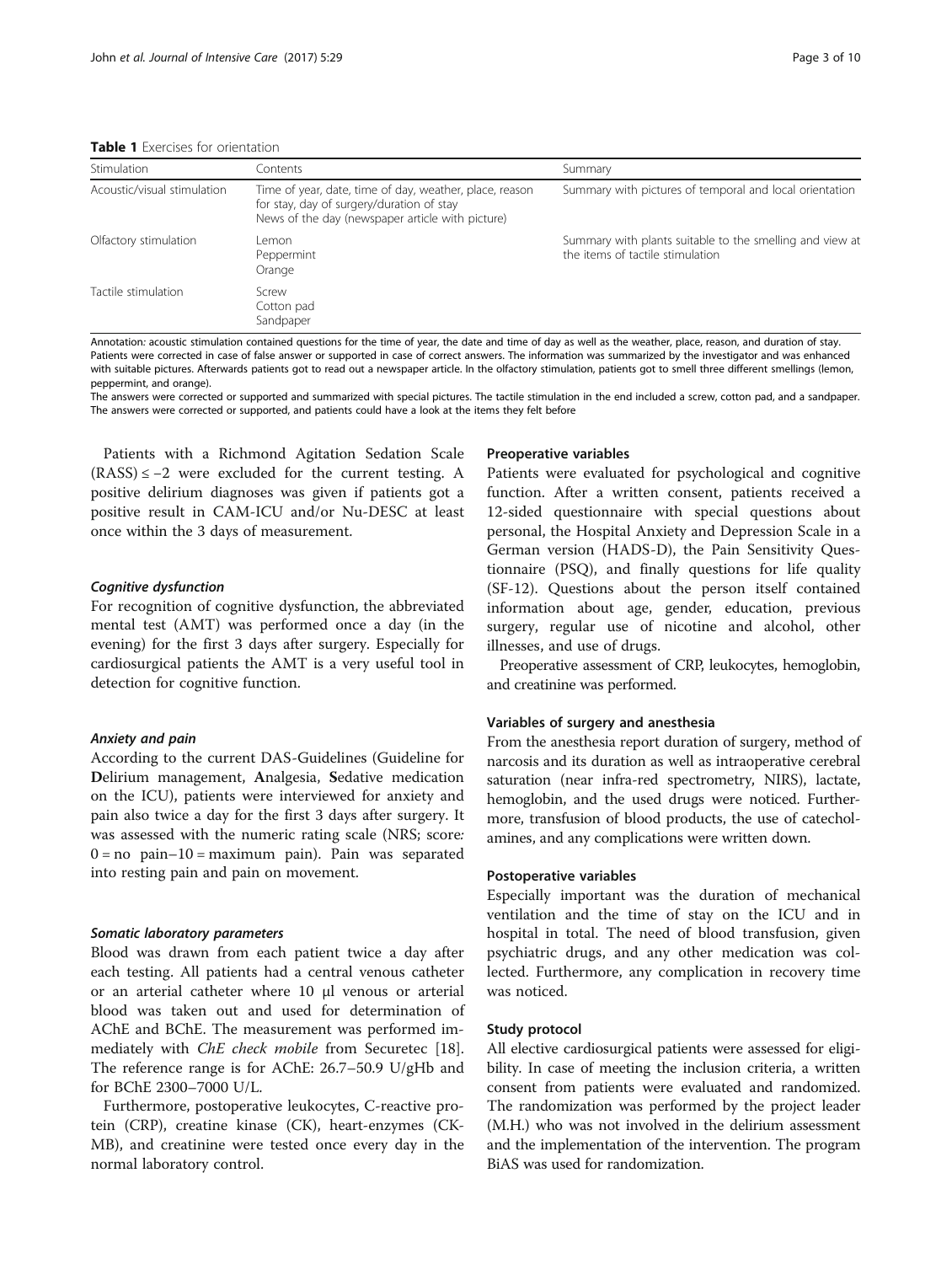All patients were postoperatively admitted to the ICU mechanically ventilated and hemodynamic supported. As soon as patients met the extubation criteria and were extubated, both investigators visited the patients separately (blinded by each other) twice a day (in the morning and in the late afternoon) for the first 3 days after surgery. The intervention, delirium assessment, and the postoperative evaluation were performed each time of measurement.

## Statistical analysis

Statistical analysis was performed by chi-square tests, t tests, and analysis of variance using SPSS 22. P values lower 0.05 were considered statistically significant.

## Results

## Sample of analysis

332 patients were assessed for eligibility. All those patients had an elective cardiosurgical procedure. Eighty-one patients had to be excluded due to declining participation ( $n = 47$ ), missing inclusion criteria ( $n = 20$ ), or others ( $n = 14$ ). In total, 251 patients were randomized and allocated to intervention  $(n = 129)$  or control group ( $n = 122$ ). Due to canceled surgery ( $n = 3$ ) or later decline of participation  $(n = 6)$ , preoperative tests that revealed exclusion criteria ( $n = 3$ ), postoperative decease of patients  $(n = 3)$ , diagnosed media infarction  $(n = 10)$ , or others ( $n = 9$ ), a total number of 217 patients were included in the analysis (see Fig. 1). Within this mechanistic study in up to six patients few data was missing.

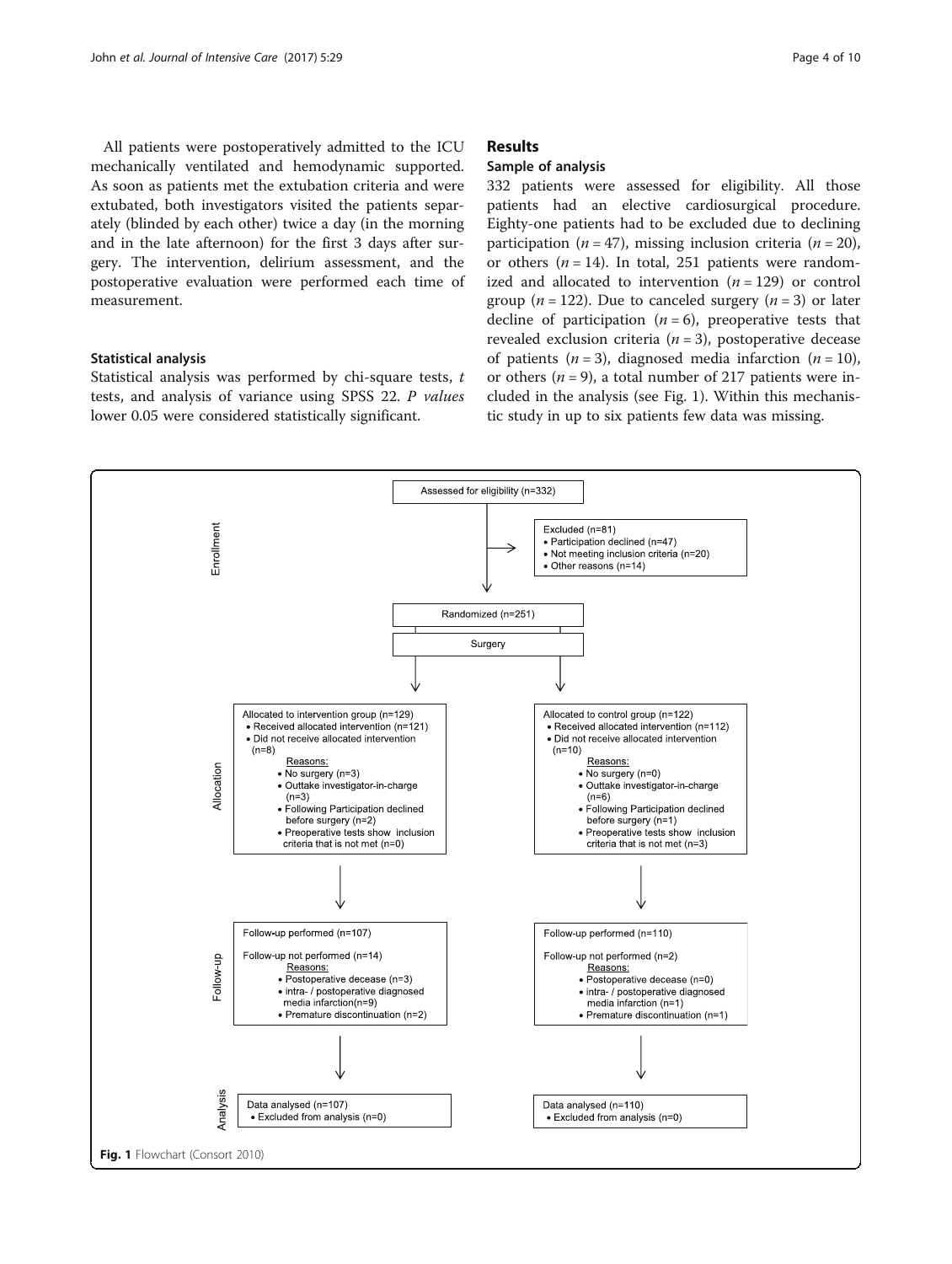#### Description of sample of analysis

Most participants were male gender (71.4%), had a lower education and any previous surgeries. Patients were classified as ASA-PS III in 92.6% (patients with illnesses with marked impairment). All patients received a balanced anesthesia with propofol, sufentanil, remifentanil and sevoflurane. Most patients had coronary surgery (40.6%). The mean duration of the anesthetic procedure was 5.5 h, surgery lasted about 4.75 h. Cardiac bypass time was 2 h in average. Patients were sedated and ventilated for about 3.5 h in postoperative ICU care. All patients got opiates for analgesia. In case they developed delirium, they got lorazepam or haloperidol. If they could not be extubated early, they had a combined sedation with dexmedetomidine or propofol and opiates. In case the weaning lasted more than a week, propofol was replaced by midazolam. On average, patients were discharged to a normal ward after 2.1 days and left the hospital after 12.6 days. Table 2 gives an overview of sample of analysis description.

## Incidence of delirium

Of 217 patients, 60 (27.6%) developed postoperative delirium according to the results of CAM-ICU and Nu-DESC combined together. Considering just the results from CAM-ICU, only 26 patients had a positive result (12.0%). There were no differences in transient and continuously delirious patients. Most patients developed their delirium on the second day after surgery.

## Differences between patients with and without postoperative delirium

## Preoperative variables

Patients who developed postoperative delirium were older ( $p = 0.005$ ). They did not differ in their education. Values of hemoglobin were already preoperatively lower in patients developing delirium afterwards  $(p = 0.01)$ . Furthermore, those patients had worse kidney function  $(p = 0.006)$ . We did not see a difference in preoperatively recognized higher inflammatory response regarding the delirium diagnosis. Patients with delirium did not have a higher ASA-PS-Score preoperatively than patients without delirium.

## Intraoperative variables

If patients had a lower intraoperative cerebral saturation they developed delirium postoperatively more often  $(p =$ 0.001). Additionally, those patients had a higher need of noradrenaline ( $p = 0.03$ ) during surgery. The duration of anesthesia, surgery or time of bypass was not longer in patients with postoperative delirium ( $p > 0.05$ ). Furthermore, there was no relation in occurrence of complications (heart arrhythmia and intubation problems) and a higher rate of delirium afterwards.

| <b>ible 2</b> Description of sample of analysis                                                                     |                          |  |  |  |  |  |  |  |
|---------------------------------------------------------------------------------------------------------------------|--------------------------|--|--|--|--|--|--|--|
| aracteristic                                                                                                        | Total sample $(n = 217)$ |  |  |  |  |  |  |  |
| je (years) [M (SD)]                                                                                                 | 65.4 (12.3)              |  |  |  |  |  |  |  |
| x [n (%)]                                                                                                           |                          |  |  |  |  |  |  |  |
| Male                                                                                                                | 155 (71.4)               |  |  |  |  |  |  |  |
| Female                                                                                                              | 62(28.6)                 |  |  |  |  |  |  |  |
| ucation $[n (%)]$                                                                                                   |                          |  |  |  |  |  |  |  |
| No graduation                                                                                                       | 7(3.2)                   |  |  |  |  |  |  |  |
| Low graduation                                                                                                      | 89 (41.0)                |  |  |  |  |  |  |  |
| $\mathbf{A}$ and $\mathbf{B}$ and $\mathbf{B}$ are a set of $\mathbf{A}$ and $\mathbf{A}$ are a set of $\mathbf{A}$ | $F \cap (A \cap A)$      |  |  |  |  |  |  |  |

| Middle graduation                                                  | 52 (24.0)     |
|--------------------------------------------------------------------|---------------|
| Polytechnic secondary school                                       | 28 (12.9)     |
| Higher graduation                                                  | 21(9.7)       |
| A-level                                                            | 20 (9.2)      |
| ASA-PS [n (%)]                                                     |               |
| 2                                                                  | 2(0.9)        |
| 3                                                                  | 201 (92.6)    |
| 4                                                                  | 14(6.5)       |
| LV-EF in % [M (SD)]                                                | 57.9 (13.4)   |
| Anesthesia [n (%)]                                                 |               |
| Balanced                                                           | 217 (100.0)   |
| Pulmonary artery catheter                                          | 59 (28.5)     |
| <b>NIRS</b>                                                        | 217 (100.0)   |
| TEE                                                                | 169 (81.6)    |
| <b>BIS</b>                                                         | 217 (100.0)   |
| Operative procedure [n (%)]                                        |               |
| Coronary surgery                                                   | 88 (40.6)     |
| Valve surgery (even multiple valves)                               | 46 (21.2)     |
| Coronary and valve surgery                                         | 22 (10.1)     |
| Aorta ascendens replacement                                        | 2(0.9)        |
| Valve surgery + aorta ascendens replacement                        | 12(5.5)       |
| Other combinations                                                 | 35 (16.1)     |
| Other surgery                                                      | 12(5.5)       |
| Intraoperative variables [M (SD)]                                  |               |
| Duration of anesthesia (min)                                       | 329.2 (81.1)  |
| Duration of surgery (min)                                          | 258.5 (79.1)  |
| Time of bypass (min)                                               | 123.2 (58.9)  |
| Duration of mechanical ventilation after<br>surgery (min) [M (SD)] | 334.5 (658.3) |
| Duration of stay on the ICU (days) [M (SD)]                        | 2.1(2.8)      |
| Duration of stay in hospital (days) [M (SD)]                       | 12.6 (6.2)    |

Abbreviation: M mean, SD standard deviation, n number of patients, % percent, min minutes. ASA risk score American Society of Anesthesiologists, LVEF left ventricular ejection fraction, NIRS near infrared spectrometry, TEE transesophageal echocardiography, BIS bispectral index)

#### Postoperative variables

Patients with POD had a longer duration of ventilation after surgery ( $p = 0.004$ ) and increased length of ICU as well as in hospital stay (both  $p = 0.01$ ). Neurological

#### Table 2 Description of sampl

Characteristic Age (years) [M (SD)]

Sex [n (%)]

Education [n (%)] No graduation Low graduation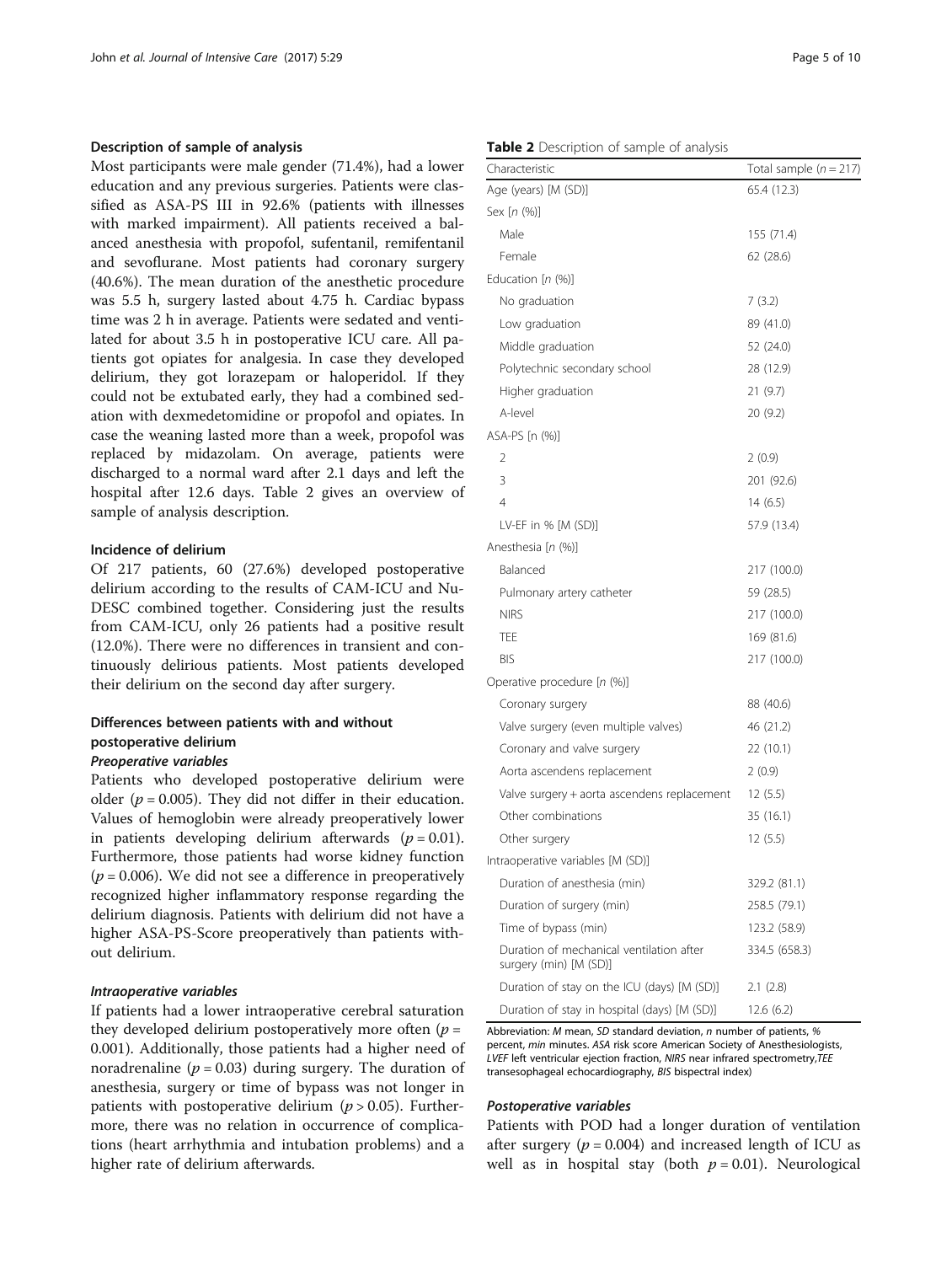complications during hospital stay were seen more often in patients with delirium ( $p = 0.001$ ). Anemia was also more often present in patients with POD than without ( $p = 0.01$ ). Other complications were recorded more often in delirium patients, but without reaching the level of significance.

Patients with delirium did show lower value of hemoglobin ( $p = 0.002$ ), higher inflammatory response (CRP:  $p = 0.01$ ), higher rate of heart enzymes (CK:  $p =$ 0.03; CK-MB:  $p = 0.04$ ), and worse kidney function (creatinine:  $p = 0.001$ ). Leukocytes did not differ in patients with or without delirium.

Leukocytes and heart enzymes declined during the 3 days of measurement. CRP reached its maximum on the third day after surgery. Hemoglobin and creatinine remained stable. Table 3 shows values in detail.

Table 3 Pre-, intra-, and postoperative variables

| Variables                    | Delirum   | n   | M     | <b>SD</b> | $p$ value |
|------------------------------|-----------|-----|-------|-----------|-----------|
| Preoperative variables       |           |     |       |           |           |
| Age                          | <b>No</b> | 157 | 64.0  | 12.8      | 0.005     |
|                              | Yes       | 60  | 69.2  | 10.1      |           |
| Hemoglobin (g/dl)            | <b>No</b> | 157 | 13.6  | 1.8       | 0.01      |
|                              | Yes       | 60  | 13.0  | 1.8       |           |
| Creatinine (µmol/l)          | No.       | 155 | 93.3  | 39.5      | 0.006     |
|                              | Yes       | 59  | 116.4 | 81.4      |           |
| Intraoperative variables     |           |     |       |           |           |
| Duration of anesthesia (min) | <b>No</b> | 157 | 323.3 | 77.3      | 0.08      |
|                              | Yes       | 60  | 344.7 | 89.1      |           |
| Duration of surgery (min)    | <b>No</b> | 151 | 252.4 | 74.3      | 0.07      |
|                              | Yes       | 60  | 274.0 | 88.7      |           |
| Time of bypass (min)         | <b>No</b> | 152 | 119.9 | 57.2      | 0.35      |
|                              | Yes       | 60  | 128.3 | 63.6      |           |
| NIRS (low)                   | <b>No</b> | 157 | 69.5  | 8.2       | 0.001     |
|                              | Yes       | 60  | 65.4  | 7.6       |           |
| Nor-adrenaline               | <b>No</b> | 157 | 2.9   | 2.8       | 0.03      |
|                              | Yes       | 60  | 3.8   | 2.4       |           |
| Postoperative variables      |           |     |       |           |           |
| Mechanical ventilation (min) | <b>No</b> | 157 | 254.4 | 178.8     | 0.004     |
|                              | Yes       | 60  | 544.1 | 1200.2    |           |
| Stay on the ICU (days)       | <b>No</b> | 157 | 1.9   | 2.5       | 0.01      |
|                              | Yes       | 60  | 2.9   | 3.4       |           |
| Stay in hospital (days)      | <b>No</b> | 157 | 11.9  | 5.3       | 0.01      |
|                              | Yes       | 60  | 14.3  | 8.0       |           |

Abbreviation: M mean, SD standard deviation, n number of patients, min minutes

 $p < 0.05$  is statistically significant

## AChE and BChE

AChE increased within the first 3 days after surgery ( $p =$ 0.02), BChE decreased  $(p < 0.001)$  (Table [4](#page-6-0)). Patients with and without delirium did not differ (Figs. [2](#page-6-0) and [3\)](#page-7-0).

Just a few values were outside the normal range; however, those patients did not develop delirium more often than others. Additionally, AChE and BChE levels were not affected by the study intervention.

## Cognitive function

Patients with postoperative delirium did not have a worse AMT preoperatively in comparison to patients without delirium. Patients reached a worse result in AMT during an episode of postoperative delirium ( $p < 0.001$ ).

#### Anxiety and pain

Patients with and without delirium did not differ in having resting pain and pain under movement. Patients showed significantly more anxiety when they developed delirium ( $p = 0.001$ ).

## Discussion

## Summary of key findings

The focus of this analysis was a comparison of patients with and without delirium after cardiac surgery.

Within this patient population, the incidence of postoperative delirium was 27.6%. Secondary outcome variables showed that patients with delirium were older, had anemia, a worse kidney function, a lower cerebral saturation during surgery, and a higher need of noradrenaline. Furthermore, those patients had a higher inflammatory response.

The main result was that AChE and BChE values were mainly inside the norm and did not differ in patients having postoperative delirium or not.

Due to recent studies which supposed an important role of AChE and BChE in delirium of critically ill patients this study focused on AChE and BChE in patients after cardiac surgery and its impact on postoperative delirium. Results of this study did not show a difference in AChE and BChE of patients suffering from delirium than those who did not.

#### Strengths and limitations

This analysis was designed as a mechanistic study from all patients included in a randomized controlled trial. The investigators were blinded against each other. Those two facts show the quality and strength of this study. Additionally, patients were visited twice a day which takes the cycling of delirious symptoms into account. Furthermore, most patients undergoing heart surgery participated and responded very well. The dependent variable (the occurrence of postoperative delirium) was assessed with CAM-ICU and Nu-DESC. Both screening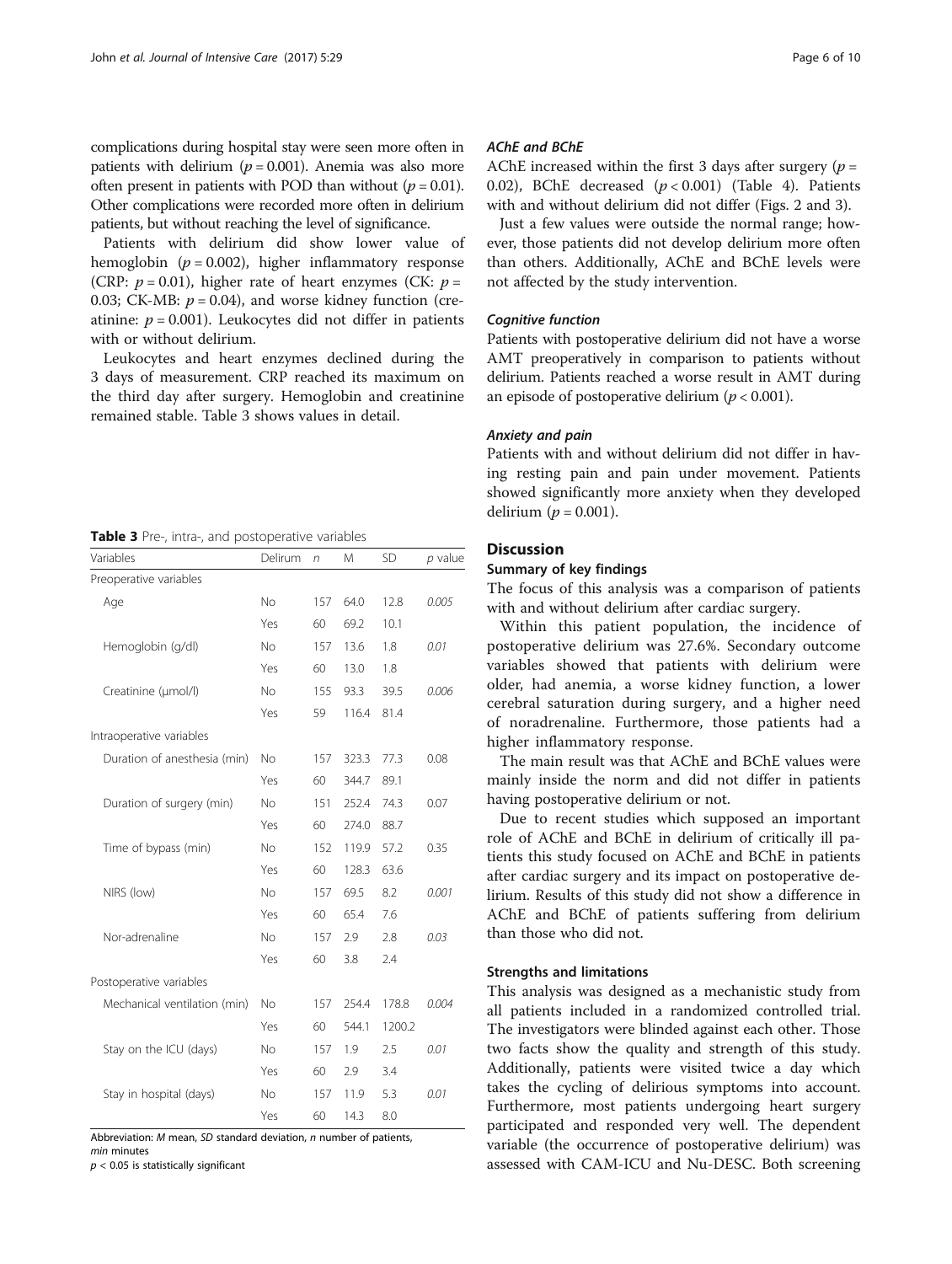| Variable    | Day            | Delirium |           | No delirium |           | Analysis of variance |      |      |         |              |      |
|-------------|----------------|----------|-----------|-------------|-----------|----------------------|------|------|---------|--------------|------|
|             |                |          |           |             |           | Group                |      | Time |         | $G \times T$ |      |
|             |                | M        | <b>SD</b> | M           | <b>SD</b> | F.                   | р    | F.   | D       | F            | D    |
| AChE        |                | 47.2     | 5.8       | 45.8        | 6.2       | 2.2                  | 0.14 | 4.3  | 0.02    | 0.2          | 0.78 |
|             | $\overline{2}$ | 47.7     | 5.4       | 46.0        | 5.9       |                      |      |      |         |              |      |
|             | 3              | 47.9     | 4.8       | 46.4        | 6.3       |                      |      |      |         |              |      |
| <b>BChE</b> |                | 2613.8   | 639.5     | 2710.2      | 632.2     | 0.7                  | 0.41 | 62.7 | < 0.001 | 0.5          | 0.58 |
|             | $\overline{2}$ | 2399.8   | 574.6     | 2446.3      | 534.0     |                      |      |      |         |              |      |
|             | 3              | 2291.7   | 548.0     | 2394.2      | 522.4     |                      |      |      |         |              |      |

<span id="page-6-0"></span>Table 4 AChE and BChE values (in detail)

Abbreviation: M mean, SD standard deviation,  $p$  p - value,  $G \times T$  group  $\times$  time

tools are characterized by its good test quality criteria (sensitivity and specificity) and the easy use for critically ill patients on the ICU. Additionally, testing was performed by a qualified investigator who was independent of the work on the ICU. As shown in the section of results, this study could reproduce previous findings in delirious patients. The differences in patients with and without delirium are plausibly significant. As well as other studies have already shown patients with delirium were older, had more often anemia, were mechanically ventilated longer, had longer ICU and hospital stays; furthermore, as previously shown, those patients had a higher rate of cognitive dysfunction. These facts indicate the strength and validity of this analysis.

Limitations of this study might be the short duration of 3 days measurement, no preoperative values of AChE and BChE as well as no long-term follow-up was performed. Blood was taken from each patient; in case the analysis could not be performed immediately, the sample was cooled down in a refrigerator. Maybe values of AChE and BChE changed in combination with lower temperatures. During analysis, the blood needed to be mixed with a substance in the cap; maybe there is a difference in strength of shaking and final discrepancies of the mixed samples. Furthermore, it was only one measurement performed with each sample, so no control values could be achieved.

In addition, not all patients got a measurement due to technical problems (long wait for material) and removed central line catheters which implicated missing values afterwards.

Previous studies assumed an interaction of delirium and the immune and cholinergic systems [\[12\]](#page-8-0) and identified plasma cholinesterase activity as a useful biomarker to identify patients with a higher risk for postoperative delirium [\[14\]](#page-8-0). As shown in this study AChE increased within the first 3 days after surgery and BChE decreased. We do know from previous studies that serum cholinesterase

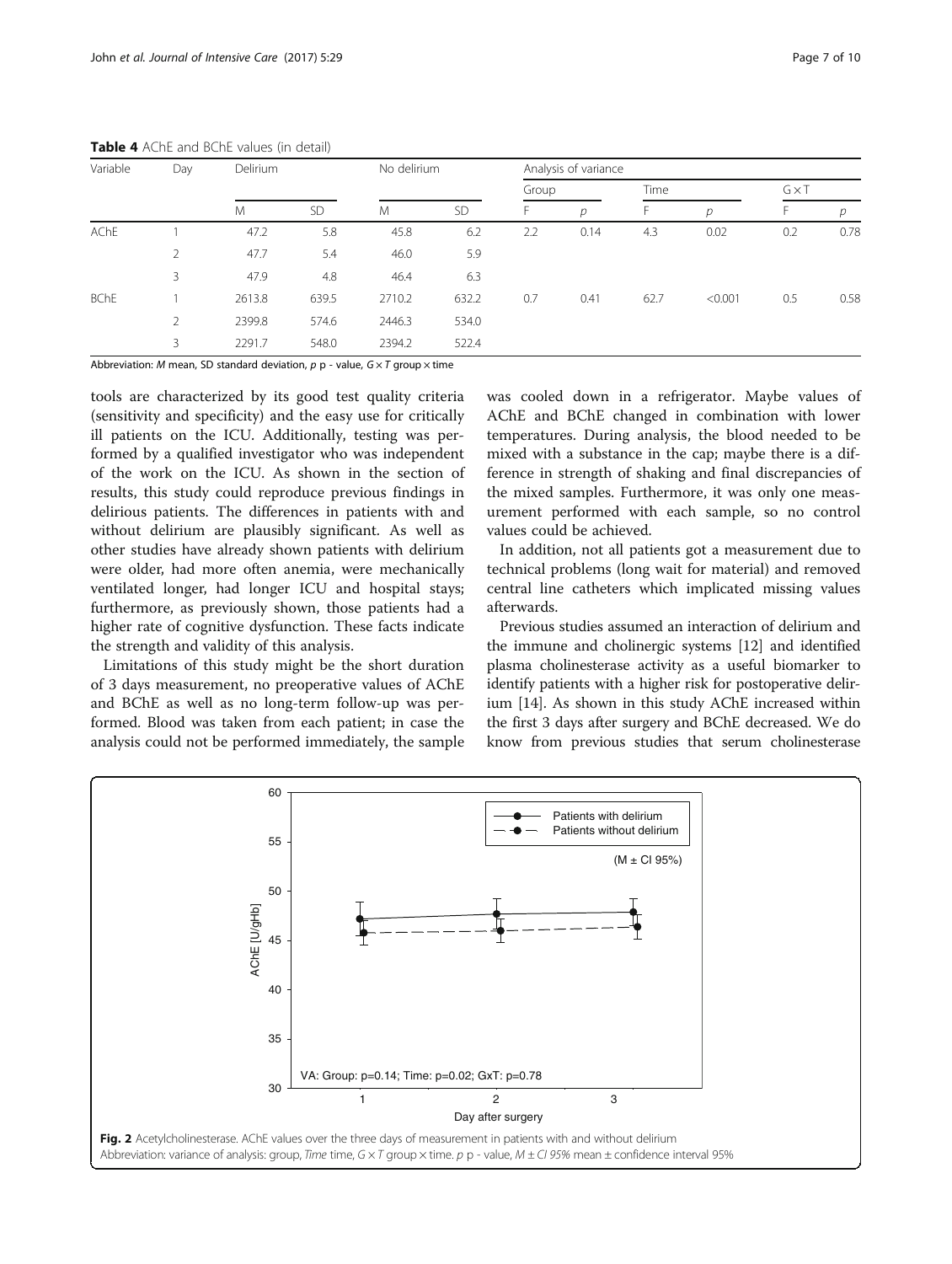<span id="page-7-0"></span>

(BChE) is the major enzyme hydrolysing AChE in the blood. The role of this enzyme during inflammation has not been fully understood yet. However, studies show that the reduction of BChE activity could early indicate the onset on the systemic inflammatory response. Therefore, BChE could decline due to the inflammatory response in the neurosystem after surgery.

Studies with an interventional approach using cholinesterase inhibitors such as physostigmine were performed. Dawson et al. proposed the use in anticholinergic delirium that did not respond to non-pharmacological delirium management [[16](#page-8-0)]. In contrast, Jackson et al. assumed that simple enhancement of cholinergic neurotransmission may not be sufficient enough to treat delirium [[23](#page-9-0)]. Most studies which were previously performed did not include patients undergoing cardiac surgery. There are various studies with patients in general surgery or on the internal ICU.

Potentially, there is an interaction of AChE and BChE and the use of a cardiopulmonary bypass. A different medication is used for those patients as well. Furthermore, patients after cardiac surgery are critically ill and do need transfusion of blood products. Until now no studies were performed which evaluated AChE and BChE and possible interactions of blood products. A recent study with patients undergoing venoarterial ECMO therapy after cardiac surgery however revealed BChE as a strong predictor of all-cause and cardiovascular mortality [[19\]](#page-9-0).

Another fact to mention is the different concentration of AChE at the perisynaptic space and the blood. Although previous studies show that the blood concentration is strongly related to the rate of delirium

and a method for testing was developed, the pathophysiology is not clearly understood yet.

The latest systematic review about published RCTs evaluated the use of acetylcholinesterase inhibitors for delirium treatment. No efficacy for the prevention or management of delirium could be found [[17](#page-8-0)].

Incidence of delirium measured with CAM-ICU was much lower than with Nu-DESC. Possible reasons might be more subjective evaluation of patients with Nu-DESC. Patients just need two points out of ten to be marked positive for delirium; that means already two items can be judged as low remarkable. Patients after cardiac surgery might easily be scored with positive items due to long duration of surgery. In general, those patients are more often very critically ill which also supports this statement. Another aspect might however also be that delirium assessment with Nu-DESC might identify patients in a prodromal stage of delirium. Furthermore, both methods have a different approach. Nu-DESC is a test with external assessment, CAM-ICU needs a reaction and interaction of the patient [[21](#page-9-0), [24](#page-9-0)].

## Conclusions

In conclusion, we could reproduce results regarding delirium as previously shown. Delirium is a serious complex of various symptoms, which need to be recognized early to initiate a correct and effective treatment. In this analysis, no difference of AChE and BChE in cardiosurgical patients with or without postoperative delirium could be found.

Further studies are needed to evaluate a possible connection of delirium and the cholinergic transmitter system. Studies which investigate the pathophysiology of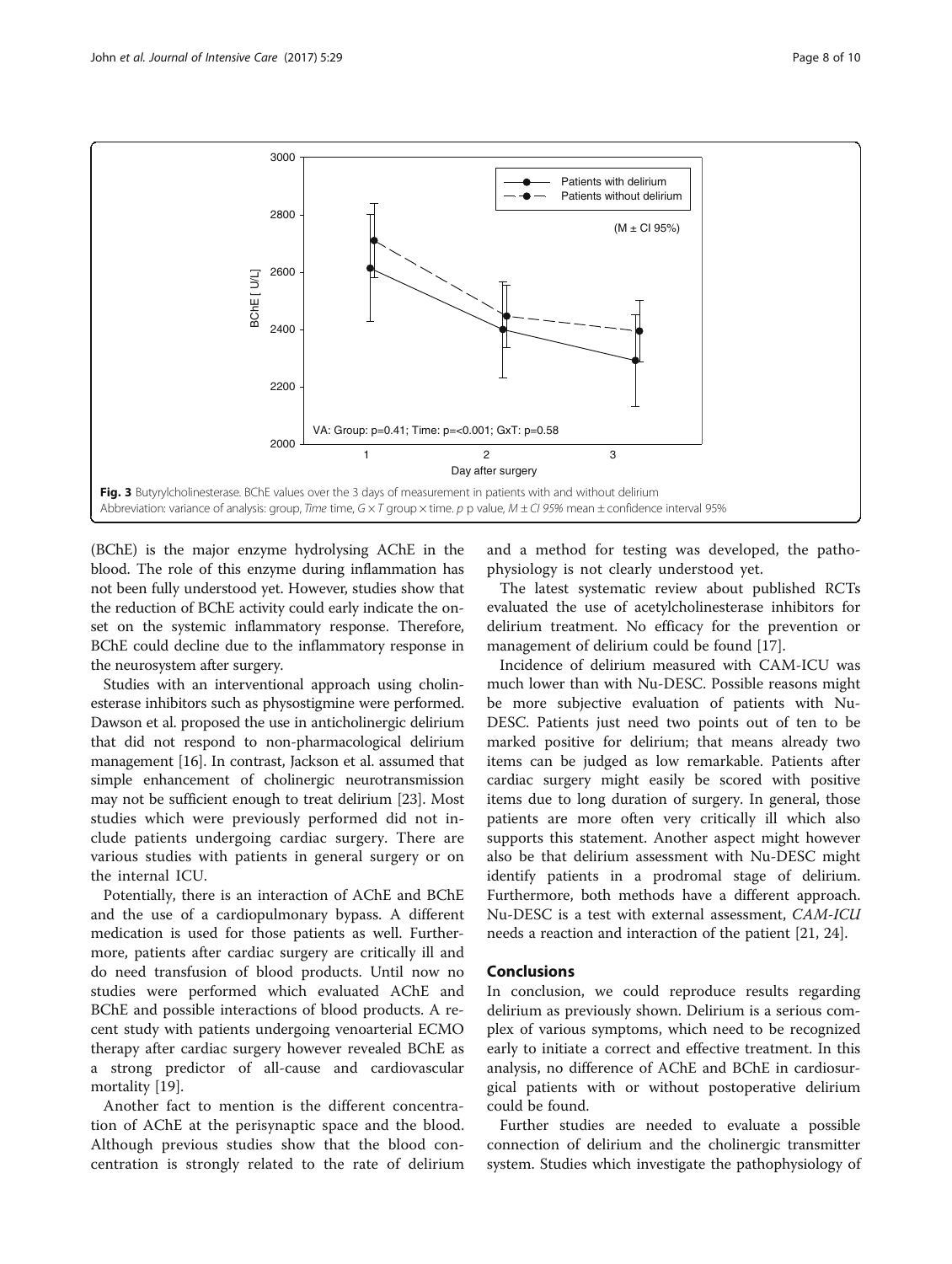<span id="page-8-0"></span>the cholinergic system are essential. Furthermore, a possible association of cardiosurgical patients on the ICU and the cholinergic transmitter system should be examined. Studies measuring acetylcholinesterase and butyrylcholinesterase in surgical patients should include preoperative values and need to be continued during surgery and postoperatively (probably over more than three days after surgery). Not to mention the fact that the use of anticholingeric medication should be handled with care. Furthermore, the measurement should be performed more than twice a day and probably even at night. Due to the fact that mostly patients after cardiac surgery develop delirium, and due to the negative impact on clinical outcomes, more studies with this patient population should be conducted in the future.

#### Abbreviations

AChE: Acetylcholinesterase; AMT: Abbreviated mental test; ASA-PS: American Society of Anesthesiologists–Physical Status; BChE: Butyrylcholinesterase; BIS: Bispectral index; CAM-ICU: Confusion Assessment Method for the Intensive Care Unit; CI: Confidence interval; CK: Creatine kinase; CK-MB: Creatine kinase, myocardial subtype; CRP: C-reactive protein; DSM-5: Diagnostic and Statistical Manual of Mental Disorders, Fifth Edition; ECMO: Extra-corporal-membrane-oxygenation; HADS-D: Hospital Anxiety and Depression Scale—German version; ICU: Intensive care unit; IL-1/IL-6: Interleukin-1/-6; LVEF: Left ventricular ejection fraction; M: Mean; NIRS: Near-infrared spectroscopy; NRS: Numeric rating scale; Nu-DESC: Nursing Delirium Screening Scale; p: p value; POD: Postoperative delirium; PSQ: Pain Sensitivity Questionnaire; RASS-Score: Richmond Agitation Sedation Score; RCT: Randomized controlled trial; SD: Standard deviation; SF-12: Questionnaire for Quality of life; TEE: Transesophageal echocardiography

#### Acknowledgements

We would like to thank all participants in this study for their support during the whole research. We are grateful to all doctors and nurses on the ICU, the intermediate care ward, and the ward for cardiosurgical patients. We would like to thank Securetec and Koehler Chemie for providing a device for measuring acetylcholinesterase and butyrylcholinesterase.

#### Funding

Not applicable.

#### Availability of data and materials

The datasets used and analyzed during the current study available from the corresponding author on reasonable request.

#### Authors' contributions

MJ designed the study, performed the data collection, analysis, and interpretation and was the major contributor in writing this manuscript. WE supported the work with his expertise and helped write this manuscript. DH performed the data collection of the dependent variable. JS, BSA, FR, and SS supported the work with their expertise. SK enabled the patient enrolment. MH was the project leader. All authors read and approved the final manuscript. All authors read and approved the final manuscript.

#### Competing interests

MJ's traveling costs for the HAI in Berlin 2016 were paid by Koehler Chemie. The other authors declare that they have no competing interests.

#### Consent for publication

Written informed consent for collection of data and publication of the clinical details was obtained from each patient. A copy of the consent form is available for review by the Editor of this journal.

#### Ethics approval and consent to participate

Approval of the local ethics committee of the University of Luebeck from March, 27th in 2014 (Reference number: 10-150). All patients submitted a declaration of consent prior to the conduction of the study.

#### Publisher's Note

Springer Nature remains neutral with regard to jurisdictional claims in published maps and institutional affiliations.

#### Author details

<sup>1</sup> Clinic for Anaesthesiology and Intensive-Care Medicine, UKSH Campus Luebeck, Ratzeburger Allee 160, 23538 Luebeck, Germany. <sup>2</sup>Pulmonary and Critical Care Medicine, Vanderbilt University, Nashville, Tennessee, USA. <sup>3</sup>Geriatric Research Education Clinical Center (GRECC) of the Tennessee Valley Veterans Administration, Nashville, Tennessee, USA. <sup>4</sup>Department of Cardiac and Thoracic Vascular Surgery, UKSH Campus Luebeck, Luebeck, Germany. <sup>5</sup>Clinic for Anaesthesiology and Operative Intensive-Care Medicine, Charité University Hospital Berlin, Berlin, Germany.

#### Received: 25 February 2017 Accepted: 15 May 2017 Published online: 26 May 2017

#### References

- 1. The dsm-5 criteria, level of arousal and delirium diagnosis. Inclusiveness is safer. BMC Med. 2014;12:141.
- 2. Klugkist M, Sedemund-Adib B, Schmidtke C, Schmucker P, Sievers HH, Huppe M. Confusion assessment method for the intensive care unit (cam-icu): diagnosis of postoperative delirium in cardiac surgery. Anaesthesist. 2008;57:464–74.
- 3. Ely EW, Shintani A, Truman B, Speroff T, Gordon SM, Harrell Jr FE, Inouye SK, Bernard GR, Dittus RS. Delirium as a predictor of mortality in mechanically ventilated patients in the intensive care unit. JAMA. 2004;291:1753–62.
- 4. Ouimet S, Kavanagh BP, Gottfried SB, Skrobik Y. Incidence, risk factors and consequences of icu delirium. Intensive Care Med. 2007;33:66–73.
- 5. Jackson JC, Gordon SM, Hart RP, Hopkins RO, Ely EW. The association between delirium and cognitive decline: a review of the empirical literature. Neuropsychol Rev. 2004;14:87–98.
- 6. Thomason JW, Shintani A, Peterson JF, Pun BT, Jackson JC, Ely EW. Intensive care unit delirium is an independent predictor of longer hospital stay: a prospective analysis of 261 non-ventilated patients. Crit Care. 2005;9:R375–81.
- 7. Milbrandt EB, Deppen S, Harrison PL, Shintani AK, Speroff T, Stiles RA, Truman B, Bernard GR, Dittus RS, Ely EW. Costs associated with delirium in mechanically ventilated patients. Crit Care Med. 2004;32:955–62.
- Wacker P, Nunes PV, Cabrita H, Forlenza OV. Post-operative delirium is associated with poor cognitive outcome and dementia. Dement Geriatr Cogn Disord. 2006;21:221–7.
- 9. McNicoll L, Pisani MA, Zhang Y, Ely EW, Siegel MD, Inouye SK. Delirium in the intensive care unit: occurrence and clinical course in older patients. J Am Geriatr Soc. 2003;51:591–8.
- 10. Cerejeira J, Lagarto L, Mukaetova-Ladinska EB. The immunology of delirium. Neuroimmunomodulation. 2014;21:72–8.
- 11. Pearson A, de Vries A, Middleton SD, Gillies F, White TO, Armstrong IR, Andrew R, Seckl JR, MacLullich AM. Cerebrospinal fluid cortisol levels are higher in patients with delirium versus controls. BMC Res Notes. 2010;3:33.
- 12. Cerejeira J, Nogueira V, Luis P, Vaz-Serra A, Mukaetova-Ladinska EB. The cholinergic system and inflammation: common pathways in delirium pathophysiology. J Am Geriatr Soc. 2012;60:669–75.
- 13. Trzepacz PT. Update on the neuropathogenesis of delirium. Dement Geriatr Cogn Disord. 1999;10:330–4.
- 14. Cerejeira J, Batista P, Nogueira V, Firmino H, Vaz-Serra A, Mukaetova-Ladinska EB. Low preoperative plasma cholinesterase activity as a risk marker of postoperative delirium in elderly patients. Age Ageing. 2011;40:621–6.
- 15. Zujalovic B, Barth E. Delirium accompanied by cholinergic deficiency and organ failure in a 73-year-old critically ill patient: physostigmine as a therapeutic option. Case Rep Crit care. 2015;2015:793015.
- 16. Dawson AH, Buckley NA. Pharmacological management of anticholinergic delirium-theory, evidence and practice. Br J Clin Pharmacol. 2016;81:516–24.
- 17. Tampi RR, Tampi DJ, Ghori AK. Acetylcholinesterase inhibitors for delirium in older adults. Am J Alzheimers Dis Other Demen. 2016;31:305–10.